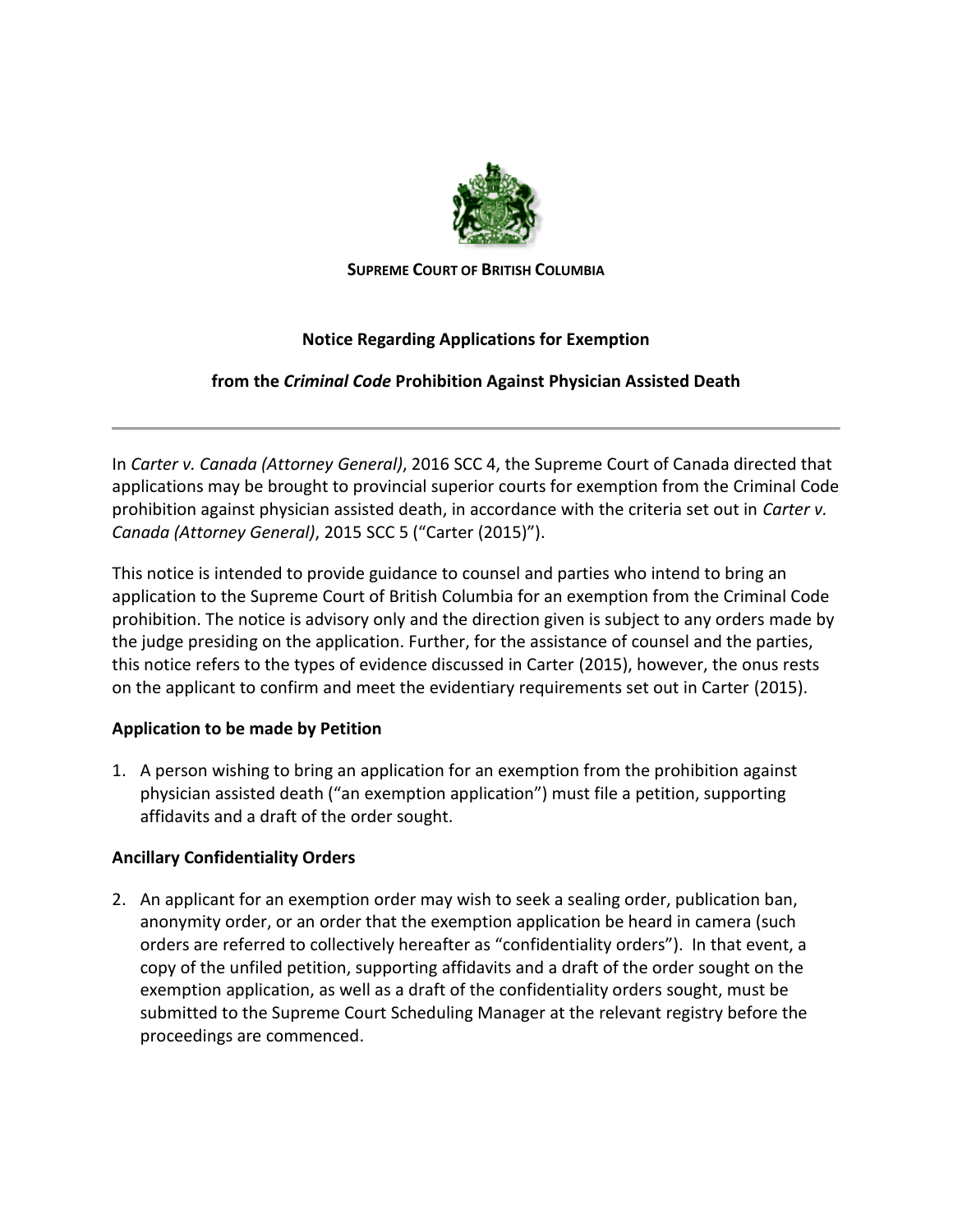### **Request to Appear**

- 3. The Chief Justice of the Supreme Court or another judge designated by him will hear exemption applications and ancillary applications for confidentiality orders.
- 4. Counsel or a party wishing to bring an exemption application and/or any of the above mentioned confidentiality orders, must file a Request to Appear before the Chief Justice to set a time for the hearing of the applications, and to seek additional directions. The Request to Appear may be found on the court's website at the following link:

### [Request to Appear](http://www.courts.gov.bc.ca/supreme_court/scheduling/Request_to_Appear_Before_a_Specific_Judge_or_Master/)

### **Pre-hearing Conference and Directions**

- 5. The Chief Justice or another judge designated by him will review the Request to Appear and the petition, supporting affidavits and the draft order sought on the exemption application, as well as any materials in support of a confidentiality order.
- 6. The Chief Justice or designated judge will convene a pre-hearing conference to give directions or will provide written directions as to the date for hearing the exemption application.
- 7. The Chief Justice or designated judge may also give directions in relation to notice, service of documents, filing of responses, issues of standing, timelines for filing materials, or other matters.

#### **Service of Materials in Support of Exemption Application**

- 8. Subject to any directions made by the Chief Justice or designated judge on an exemption application, the petitioner must serve the petition, supporting affidavits and draft order sought on:
	- a. the Attorney General of British Columbia;
	- b. the petitioner's spouse, if the petitioner is cohabiting with his or her spouse at the time the petition is made; and
	- c. any person named as the petitioner's attorney, if that power of attorney is effective at the time the petition is made.

#### **Evidence about the Petitioner**

- 9. On the exemption application, the petitioner must file an affidavit providing the following information:
	- a. the petitioner's date of birth;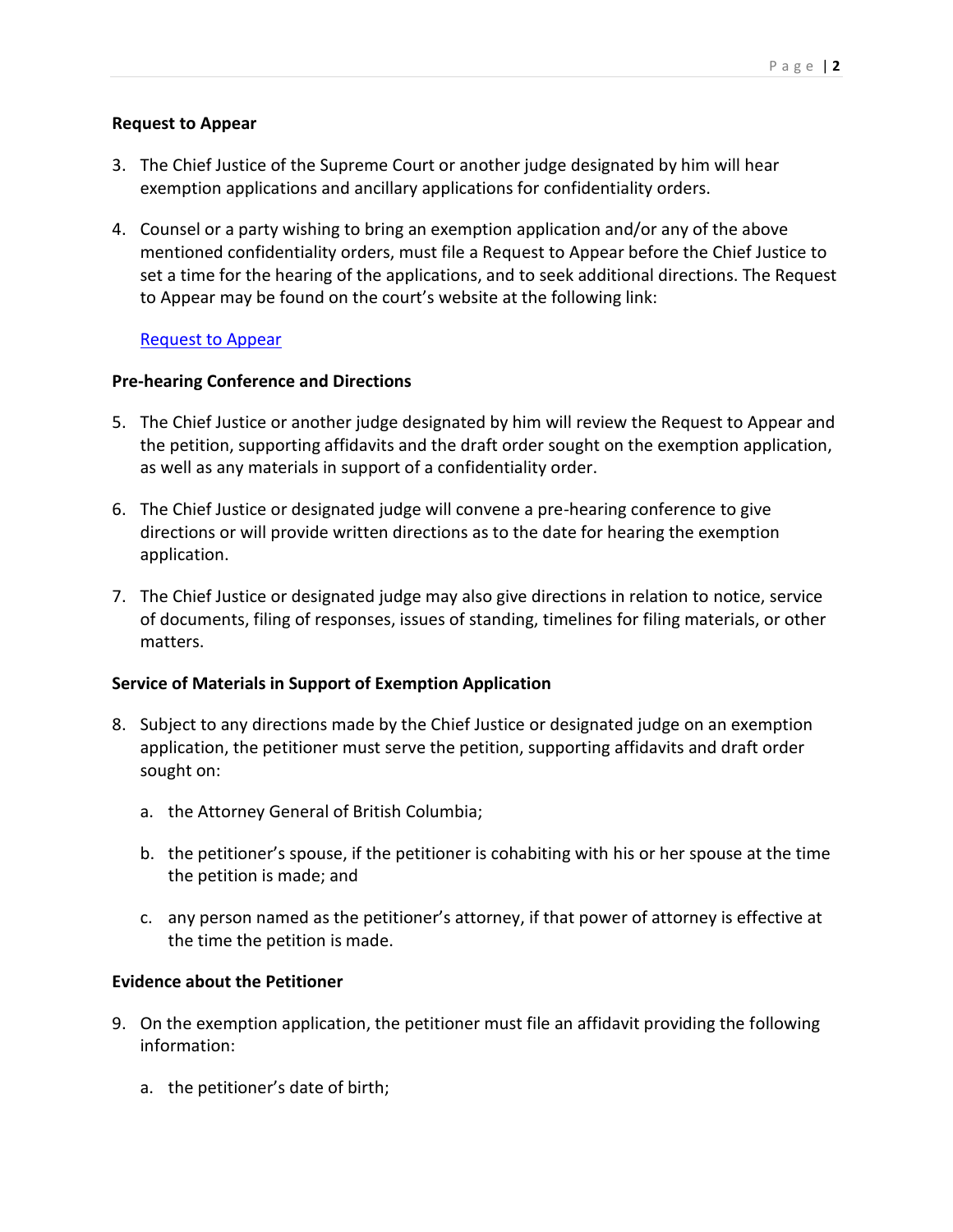- b. the petitioner's place of residence and the duration of that residency;
- c. the petitioner's medical condition (illness, disease, or disability);
- d. whether as a result of his or her medical condition, the petitioner is suffering enduring intolerable pain or distress that cannot be alleviated by any treatment acceptable to the petitioner;
- e. the reasons for the petitioner's request for an exemption from the prohibition against physician assisted death;
- f. whether prior to commencing the petition, the petitioner has been fully informed about his or her medical condition (illness, disease, or disability), diagnosis, prognosis, treatment options, palliative care options, the risks associated with the treatment and palliative care options, and the risks associated with a physician assisted death;
- g. the manner, means and proposed timing for the physician assisted death for which the petitioner seeks an exemption;
- h. whether the petitioner is aware that his or her request for an exemption for a physician assisted death may be withdrawn at any time; and
- i. whether the petitioner is aware that if the order sought in the petition is granted, the decision to use or not use the exemption is entirely the petitioner's to make.

#### **Evidence of Attending Physician**

- 10. On the exemption application, the petitioner must also file an affidavit from the petitioner's attending physician addressing whether, in the opinion of the attending physician:
	- a. the petitioner has a grievous irremediable medical condition (illness, disease, or disability) that causes suffering;
	- b. as a result of his or her medical condition, the petitioner is suffering enduring intolerable pain or distress that cannot be alleviated by any treatment acceptable to the petitioner;
	- c. the petitioner was fully informed about his or her medical condition (illness, disease, or disability), diagnosis, prognosis, treatment options, palliative care options, the risks associated with the treatment and palliative care options, and the risks associated with a physician assisted death;
	- d. the petitioner has the mental capacity to make a clear, free, and informed decision about a physician assisted death; and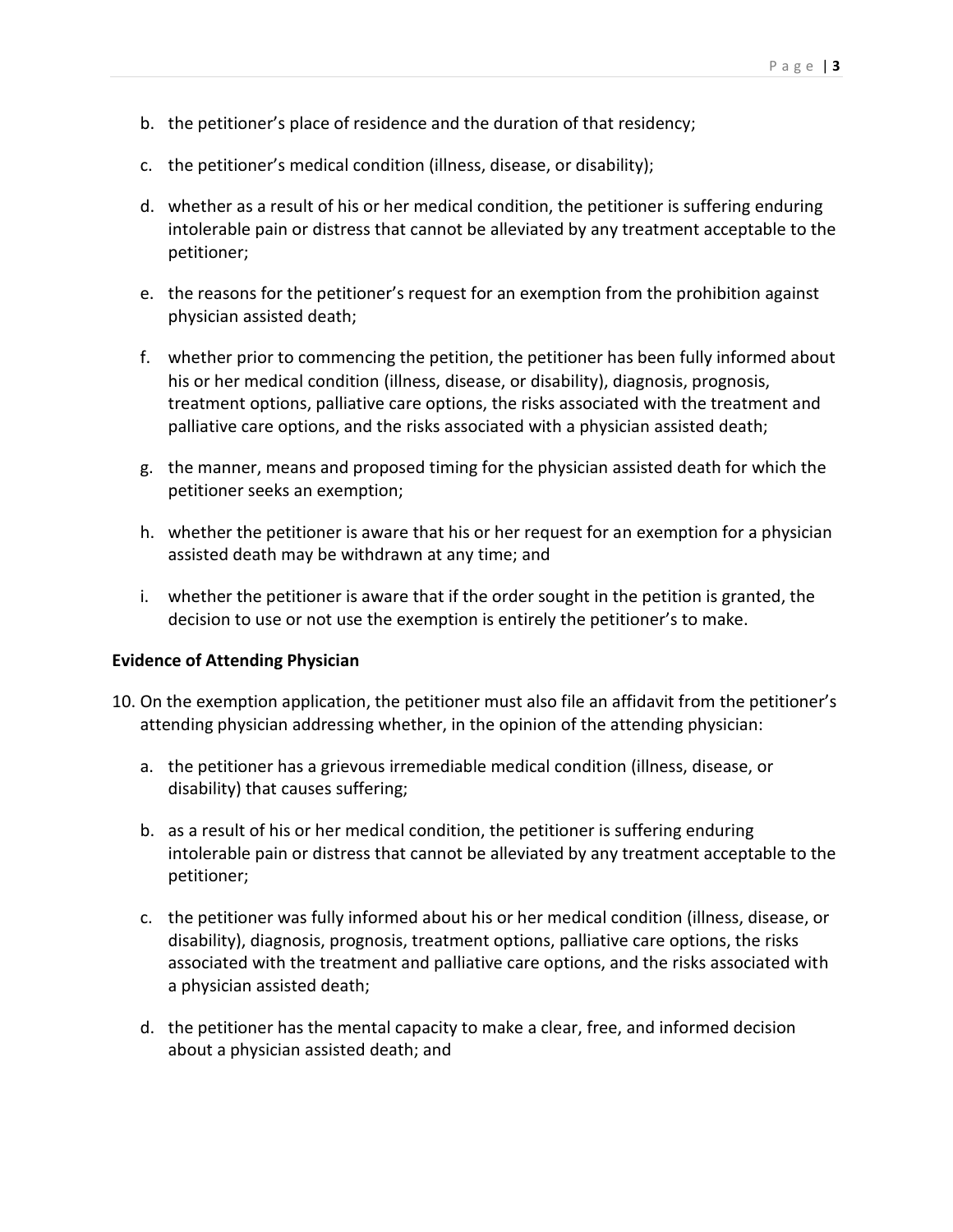- e. the petitioner has consented without coercion, undue influence, or ambivalence to a physician assisted death.
- f. the petitioner is aware that his or her request for an authorization for a physician assisted death may be withdrawn at any time;
- g. the petitioner makes the request for authorization for a physician assisted death freely and voluntarily; and
- h. the petitioner is aware that if the authorization is granted, the decision to use or not use the authorization is entirely the petitioner's decision to make.

### **Evidence of Second Physician**

- 11. On the exemption application, the petitioner must also file an affidavit from a second physician, who does not practice in the same clinic or office as the attending physician. The second physician need not be a psychiatrist, unless the petitioner is currently being treated by a psychiatrist, in which case the affidavit should be from that psychiatrist. The affidavit should address whether, in the opinion of the second physician:
	- a. the petitioner has a grievous irremediable medical condition (illness, disease, or disability) that causes the petitioner to suffer;
	- b. the petitioner has the mental capacity to make a clear, free, and informed decision about a physician assisted death; and
	- c. the petitioner has consented without coercion, undue influence, or ambivalence to a physician assisted death;
	- d. the petitioner is aware that his or her request for an authorization for a physician assisted death may be withdrawn at any time;
	- e. the petitioner makes the request for authorization for a physician assisted death freely and voluntarily; and
	- f. the petitioner is aware that if the authorization is granted, the decision to use or not use the authorization is entirely the petitioner's to make.

### **Evidence of Physician Proposed to Assist the Petitioner**

- 12. On the exemption application, the petitioner must also file an affidavit from the physician who is proposed to be the physician who will assist the petitioner to use the exemption sought, who may be the petitioner's attending physician, the second physician or another physician, indicating:
	- a. the manner, means, and proposed timeframe for the physician assisted death;